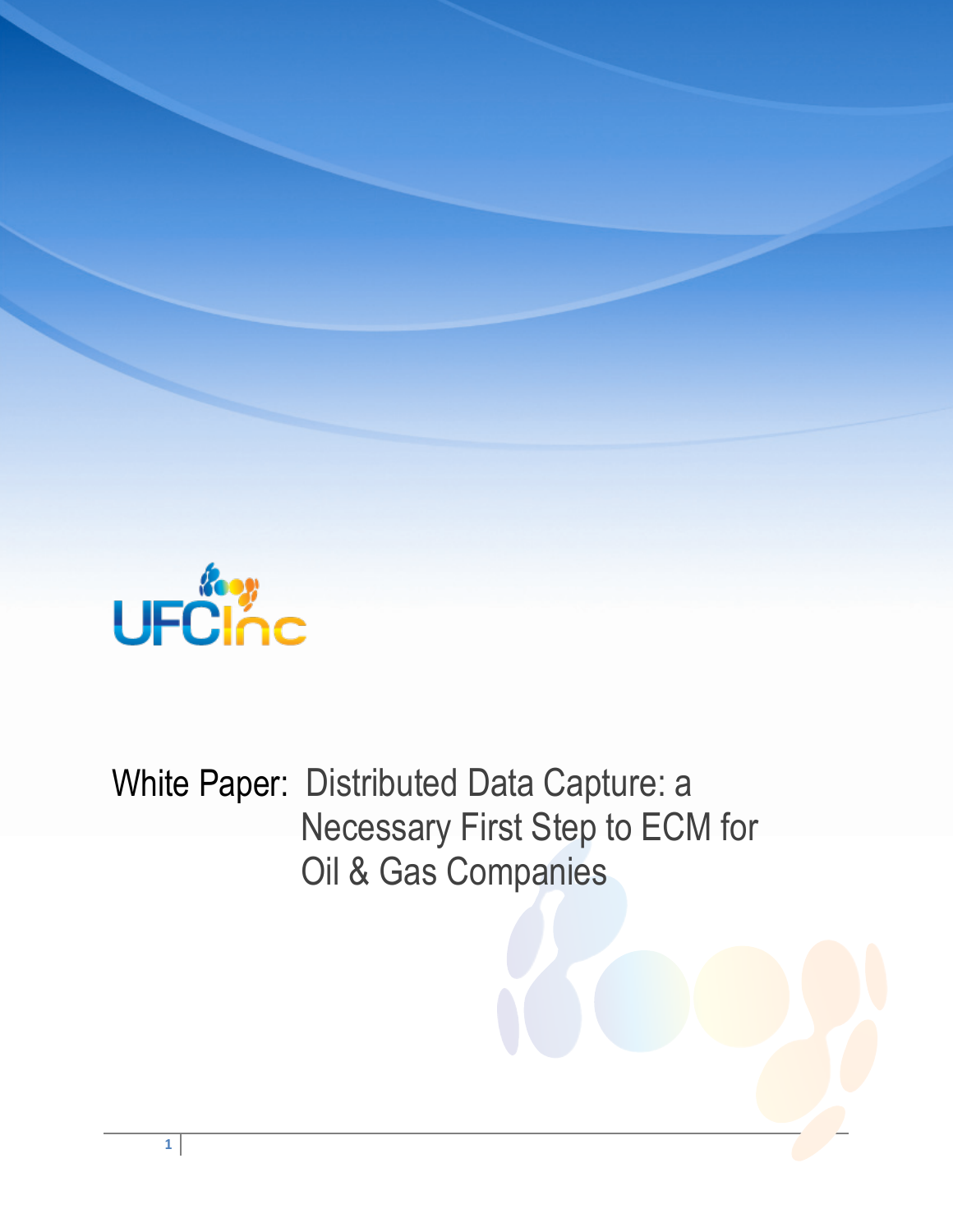# **Table of Contents**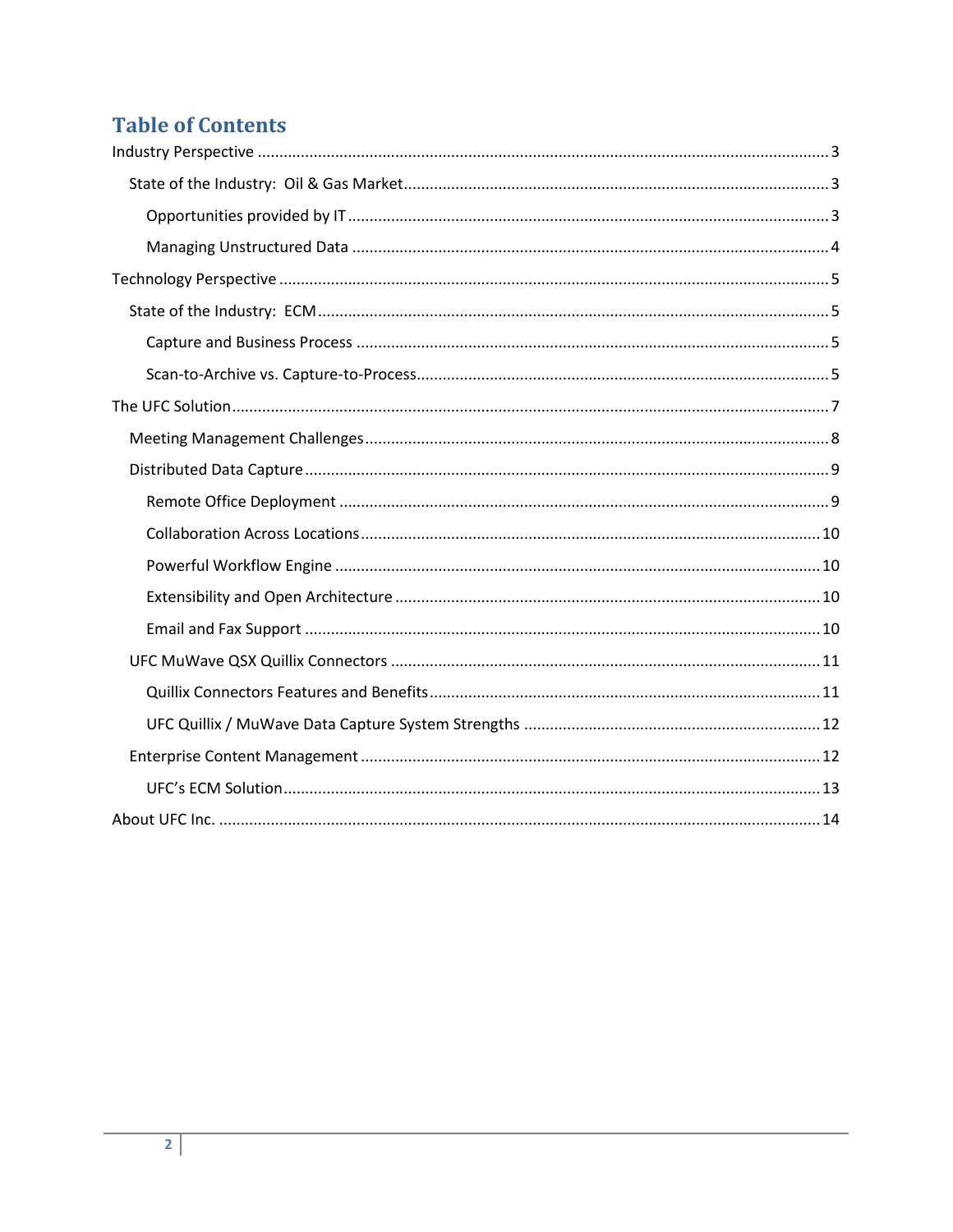# <span id="page-2-0"></span>**Industry Perspective**

### <span id="page-2-1"></span>**State of the Industry: Oil & Gas Market**

According to IDC Energy Insights (Catherine Madden, Aug 2010), there is a significant opportunity for companies in the upstream industry to leverage information technology (IT) to improve and fulfill their business objectives. While the digital oilfield is driving the integration of new and old technology, it has resulted in new challenges for the industry, including an explosion in exploration and production (E&P) data. Of course, the nearly exponential growth in data has been exacerbated by the global structure of oil and gas companies and the human capital challenge within the industry. To achieve competitive advantage, exploration and production companies depend on access to nearly real-time information. For oil and gas companies to secure new reserves and enhance existing reserves, information technology infrastructure needs to be aligned with the business objectives to ensure that data becomes enterprise intelligence without compromising security, speed of access, or the ability to collaborate. As such, information technology is a key pillar for the success of oil and gas companies.

Key IT drivers and their associated areas of value include:

- Information technology that is aligned with the business challenges can improve visibility of operations, increase efficiency, improve the decision-making process, and be a key enabler of improved profits and revenue.
- Demands upon security for upstream information only increase as network sharing grows between domains, geographies, and teams that are built from joint ventures.
- A solid data management foundation that supports sharing of information across domain teams and dispersed geographic resources will lead to better understanding and increased value.
- Enhanced collaboration technologies will reduce boundaries and support integrated operations, as well as enable access to a broader spectrum of knowledge workers.
- Increased standardization of systems architecture and IT support processes needs to be designed in close alignment with key business objectives.

### <span id="page-2-2"></span>**Opportunities provided by IT**

The adoption of IT by the oil and gas industry has helped to meet some of the most significant challenges in the industry, such as accessing and managing remote locations, improved insight into complex geological formations and deep-water conditions, and understanding the production potential of the reservoir.

IT has become pervasive across the oil and gas value chain and is integral to business success. It enables business operations and strategies from E&P and refining all the way to the fuel pump. It includes nearly all IT assets such as hardware, networks, instruments, and software that creates, transforms, manages, or delivers information to anywhere within the enterprise.

IT investments are largely motivated by the desire to attain business goals. Ac*co*rding to IDC's *2010 Vertical Group Survey* of 144 oil and gas companies conducted in January 2010, investment in IT for the next year will be motivated primarily by increasing company revenue and productivity.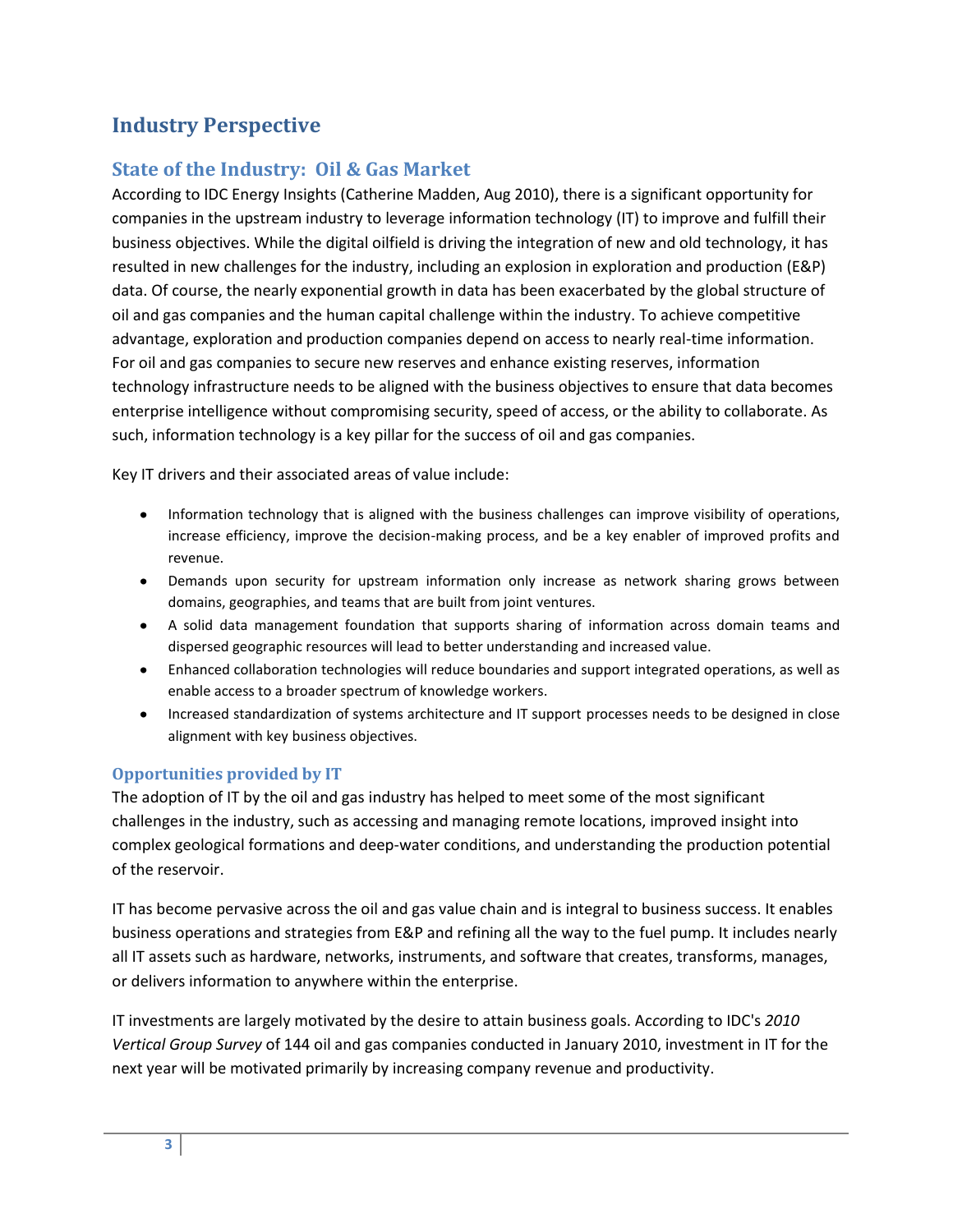Based on the derived benefits from the opportunities provided by IT, many leading oil and gas companies are leveraging IT for superior performance. IT plays a vital role in creating and supporting a competitive advantage and opportunities in three key areas:

| <b>Competitive Advantage and Opportunities</b>          | <b>UFC Inc.'s Solution Fit</b>                          |
|---------------------------------------------------------|---------------------------------------------------------|
| Managing and integrating IT infrastructures -           | UFC fits best within the back-office portion of a       |
| consisting of three primary focus areas of integration: | company's integration plan by helping reduce many of    |
| back office, seismic processing and geological and      | the paper-based processes and automating workflow       |
| geophysical (G&G) interpretation.                       | tasks.                                                  |
| Accelerating business insight - primarily focused on    | UFC can increase speed to access by enabling remote     |
| increasing speed of access and reducing non-productive  | capture of information, reducing human involvement in   |
| events.                                                 | manual entry of metadata information - thus             |
|                                                         | eliminating many manual tasks.                          |
| Connecting people, partners and business - focused on   | UFC can be best positioned to help address this area by |
| providing collaboration and access to information       | helping with the exchange of documents in a secure      |
| between people, partners and across the business        | environment and the ability to collaborate and solve    |
| locations.                                              | critical business problems while accessing the same     |
|                                                         | data and information.                                   |

### <span id="page-3-0"></span>**Managing Unstructured Data**

The exponential growth of structured and unstructured data is fueling the growth of information lifecycle management for upstream. Unstructured data is becoming increasingly difficult to manage, yet these data sources are critical to meet regulatory requirements. Searching unstructured data is often unproductive, and it can consume cycles that could be used for higher-value tasks.

For asset-intensive industries like oil and gas that are continuously involved in large projects, getting multiple parties together to share information has always been a challenge. Then, too, many of the newer sources of oil require more joint ventures. The holy grail is to be able to have a consistent view of up-to-date information across the project life cycle — from design bidding, to design, to construction bidding, to construction, to as built, to operations and maintenance, and, finally, to retirement of the asset. Sharing specifications, drawings, and other documents, while ensuring appropriate approvals, has always been labor intensive and subject to version confusion.

As described in the following sections, UFC's suite of products including ECM functionality can help fulfill the need for a consistent view of information throughout the project lifecycle. Additionally engineering drawings can be better managed with the MuWave Indago Engineering Drawing tracking offering developed by UFC.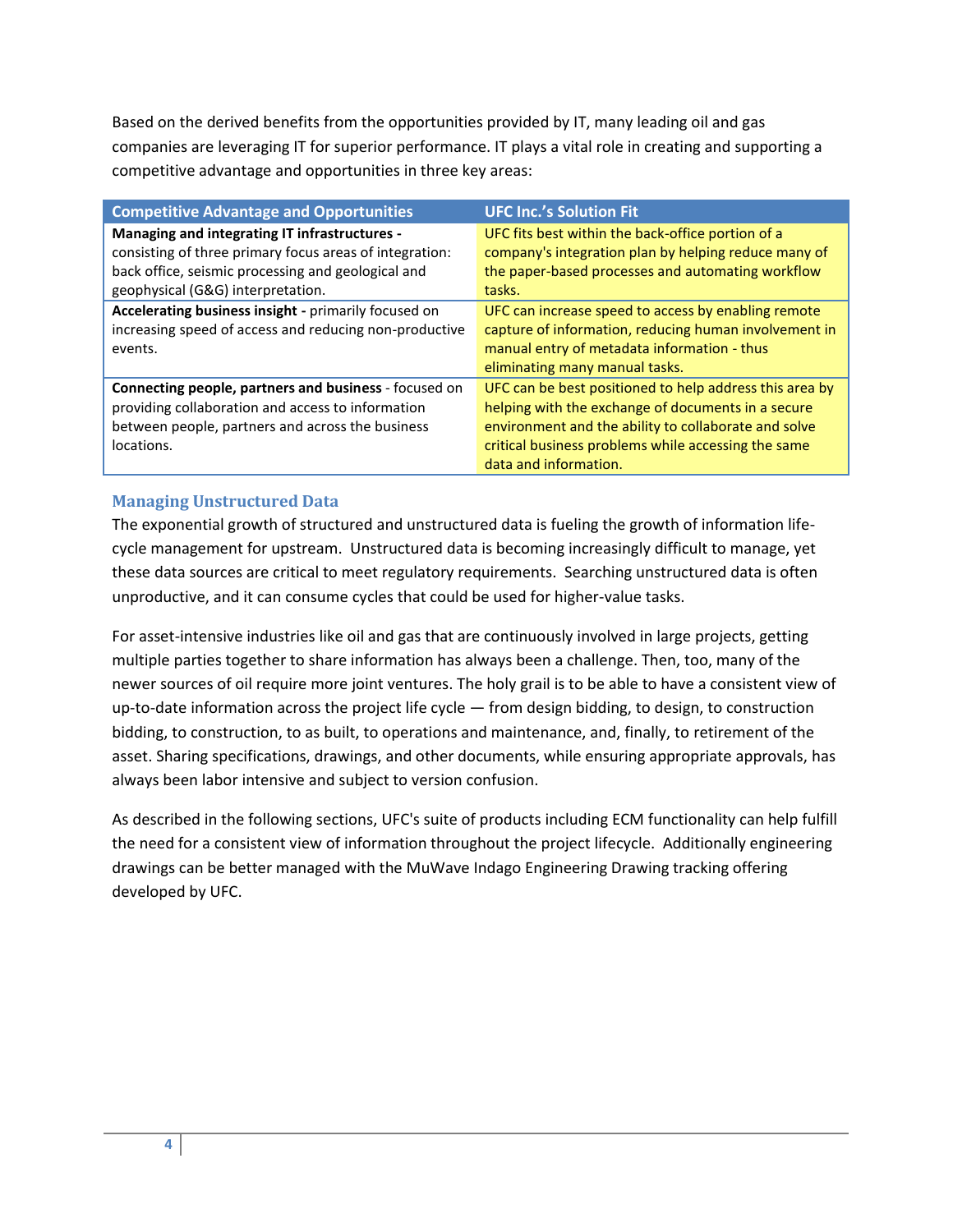# <span id="page-4-0"></span>**Technology Perspective**

### <span id="page-4-1"></span>**State of the Industry: ECM**

### <span id="page-4-2"></span>**Capture and Business Process**

According to AIIM, Market Intelligence, Capture and Business Process 2010, there has been a slow but steady increase in the number of organizations transitioning from basic scanning of paper documents for archive, to the more sophisticated recognition and capture of multi-format content as input to business processes. They have frequently recorded a strong return on investment performance from these scanning and capture projects, but, as evidenced by this year's results, there is a considerable variation in levels of adoption and maturity across this increasingly broad spectrum of activities.

#### **Key Findings of the AIIM Report:**

- The strongest driver for scanning and capture is improved searchability and knowledge sharing across the business, followed by productivity improvements, reduced office costs and better customer service.
- 66% of responding organizations have a formal scan-to-archive process, and 47% utilize some form of workflow, but only 16% scan and extract data to a process. When scanning to archive, only half use automatic recognition of metadata for indexing.
- 39% of responding organizations reach positive payback on their investments in scanning, capture and BPM within 12 months, rising to 60% within 18 months. Automatic document classification shows a particularly high return for the 19% of respondents utilizing it.
- Improved process productivity and process quality produce significant financial savings, but respondents were as likely to cite better knowledge sharing and access as providing significant financial return.
- 61% of respondents are processing scanned images, 30% are processing electronic Office files and emails, and 26% are processing faxes for data capture prior to process.
- Only 14% of organizations are using capture and BPM across multiple processes and departments.
- The most popular enterprise systems to be capture-enabled are Finance, Line of Business and HR, followed by Service, Claims and Case Processing. Generally, only half of these systems are enabled and integrated at a process level.
- 60% of respondents have one or more capture and BPM systems. Of these, 80% are looking to converge to a single system.
- Resistance to change and a lack of awareness of the possibilities of BPM were indicated as the most commonly encountered management issues arising in a capture and BPM project. Difficulties of integration with other systems, and time taken to map processes, were the biggest technical issues.

#### <span id="page-4-3"></span>**Scan-to-Archive vs. Capture-to-Process**

Despite the fact that 82% of our respondents undertake coordinated scanning, only 16% are capturing data for use in a process, rising only to 27% even for the largest organizations. This does not necessarily mean that documents and forms are not being work flowed through processes, but that data is either being manually re-keyed, or is not fundamental to the process. Of the 66% of organizations scanning to archive, half are not using data capture to assist with indexing and are manually applying metadata, although a significant proportion are capturing full text for subsequent blanket searches.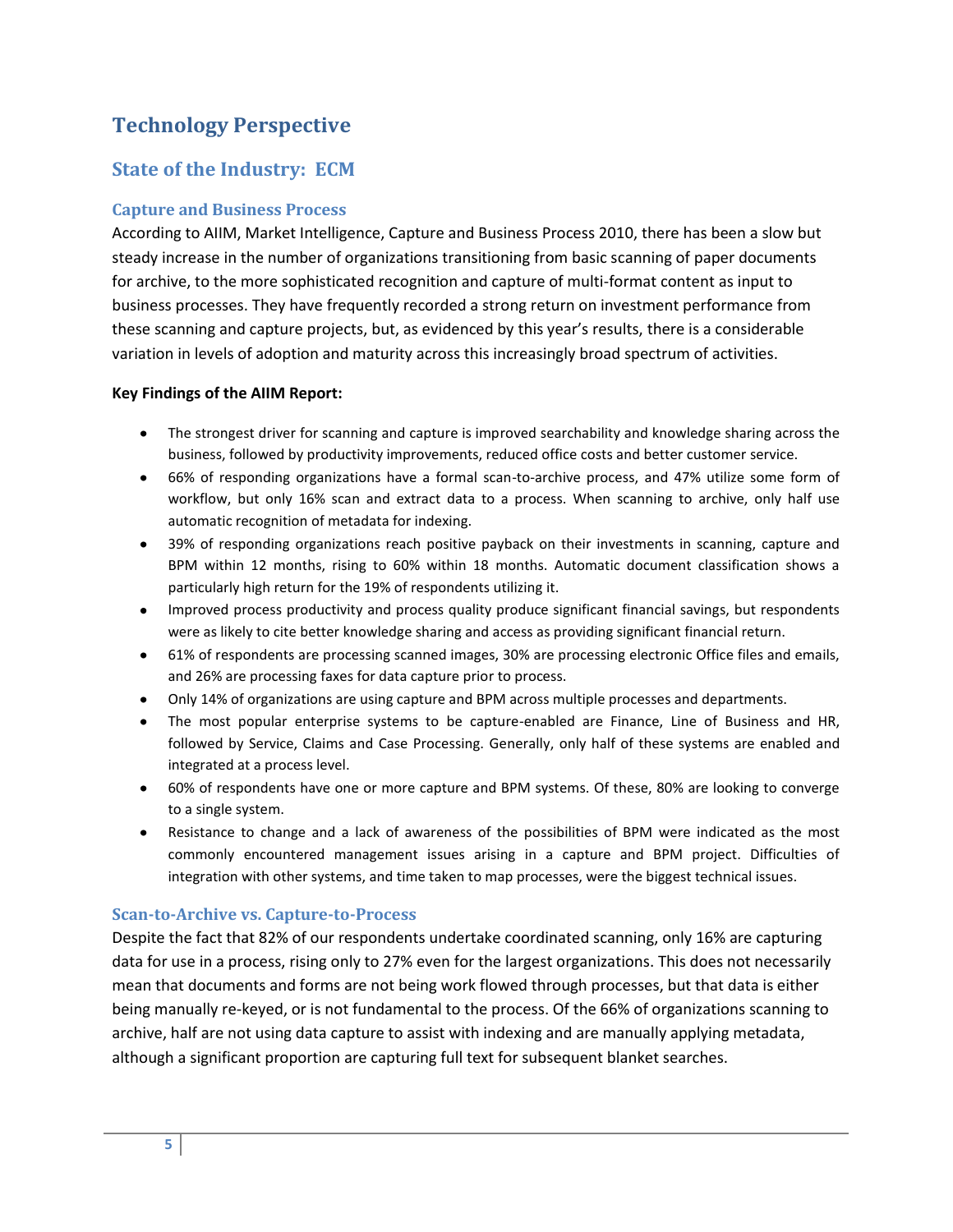### *AIIM Question: How would you describe the highest level of image capture in your business unit (across in-house and outsource)?*



Given the ubiquity of forms used across all sizes of organization, and the potential return on investment there is considerable opportunity for savings, increased knowledge sharing and productivity in the use of data capture and automated forms processing. This is a powerful combination of benefits that UFC is uniquely positioned to provide, as described later in further detail.

**6**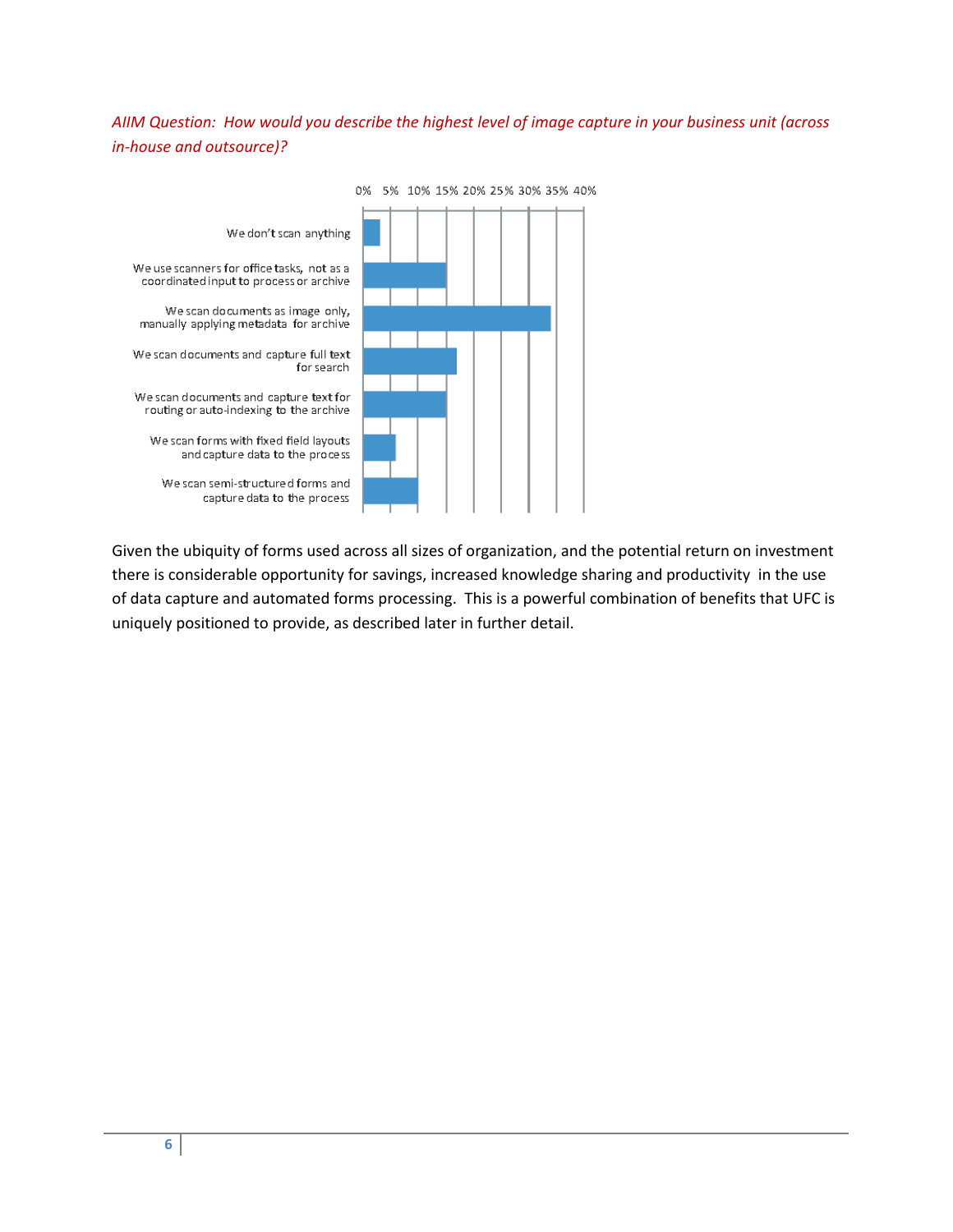### <span id="page-6-0"></span>**The UFC Solution**

In today's marketplace, reliable access to information is central in obtaining maximum value from these assets and is key to sustaining competitive advantage. Over the next five years, oil and gas companies will become only more dependent on hardware, software, and IT services to meet the global demand for hydrocarbons. Oil and gas companies need an information architecture that not only supports the diverse upstream environments globally but also provides a platform to drive performance improvements. IT needs to support integration with and access to relevant information, but do so in a way that can be easily deployed to address a departmental need, quickly, cost effectively and with minimal disruption to the organization.

Executives and Line-of-Business professionals recognize the value in a holistic enterprise-wide solution, yet numerous impediments often hinder an organization's ability to accurately assess the undertaking's feasibility, rapidly make a decision and smoothly manage the deployment to successful completion. One thing is certain: success first starts with finding, capturing and managing an enormous amount of relevant content through internal and often external work processes.

The global nature of the document capture environment can be a significant road roadblock in the oil and gas industry. On one hand the centralized content manager server can be located in single geographically strategic location near the central management infrastructure making it a relatively easy to deploy and maintain. On the other hand the document capture requirements for the industry represent a challenge because of the widely separated locations of these locations. Capturing these documents and the time sensitive data contained within them, such as vendor shipping documents or employee expense records, represents a decentralized capture requirement. The nature of oil and gas exploration and production is global and field based. A successful



*Remote locations or field operations are often challenged with low bandwidth and lack of technical expertise.*

deployment of a distributed document capture system to this wide geographical landscape has to rely on minimal systemic resources at the capture sight and extreme flexibility in the makeup of the document capture process.

UFC, Inc. is uniquely qualified to meet these challenges. UFC is a consulting, integration and solutions development firm preferred by clients in the Oil and Gas Industry for their quality, innovation and integration expertise. UFC provides capture, enterprise content management software, support and integration services - based on a flexible architecture and common set of applications for collecting, classifying, retaining, migrating, securing and accessing information – all at the lowest cost of ownership.

Unlike vendors that deliver generalized ECM products with centralized or consolidated architectures, or support few applications and data types, UFC delivers the most comprehensive solution, specifically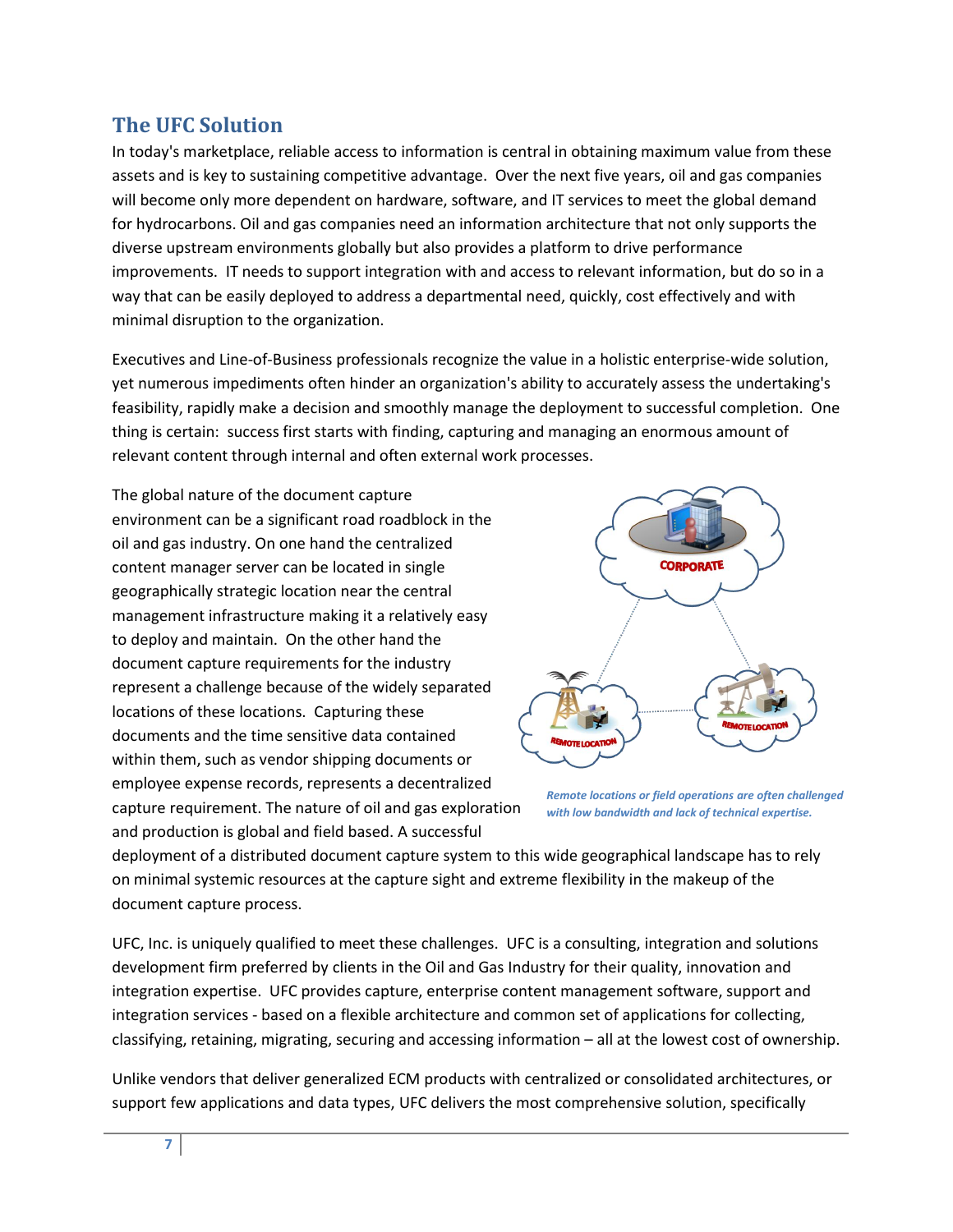tailored for the Oil and Gas customer. The distributed nature of the solution along with UFC's extensive expertise and unique approach makes it ideal for the Oil and Gas Company with remote offices that have limited storage space, minimal IT infrastructure or technical support. Remote locations realize significant improvement in operational efficiencies, improved collaboration, and a reduction in storage cost - without sacrificing centralized control or visibility of information. From capturing personnel information such as fuel cards and human resource forms to capturing and storing engineering drawings and correspondence, UFC provides the Oil and Gas industry the ability to reduce paper transaction costs while increasing their data processing efficiencies.

### <span id="page-7-0"></span>**Meeting Management Challenges**

Many leading companies come to UFC for their expertise in the oil and gas industry, the unique selection of information management technology that they offer, and their innovation and unique approach in solving data management challenges. UFC has been delivering solutions to the oil and gas industry for over 10 years and to some of the biggest names in the industry.

Oil and gas organizations face several ongoing management challenges.

- Knowledge workers are dispersed across divisions, geographies and time zones.
- The data is often inaccessible or stored without any underlying organization, making it difficult and costly to find, retrieve, use and share.
- Much of the content is inconsistent, in different systems or in paper form.
- Adhoc or one-off processes proliferate across the company, generating additional cost while limiting management visibility
- Much legacy information is paper-based, stored in boxes in distributed locations
- An inability to capture content and records greatly increases the risk of regulatory non-compliance  $\bullet$

To help overcome these challenges, UFC Inc. offers an integrated set of capabilities as part of a broader Enterprise Content Management Solution including:

| <b>Solution</b>                      | <b>Benefit</b>                                                            |
|--------------------------------------|---------------------------------------------------------------------------|
| <b>Distributed Data Capture</b>      | Automates the conversion of paper and other electronic documents from     |
|                                      | centralized or remote locations into a centralized, business-ready system |
| <b>Workflow Automation</b>           | Easily create complex workflow processes across a geographically          |
|                                      | distributed environment                                                   |
| <b>Enterprise Content Management</b> | Capture, manage and share all upstream and downstream content in a        |
|                                      | secure repository supporting all business and IT needs including          |
|                                      | engineering drawings                                                      |

These products help accelerate knowledge management, while reducing overall cost and risk to the organization.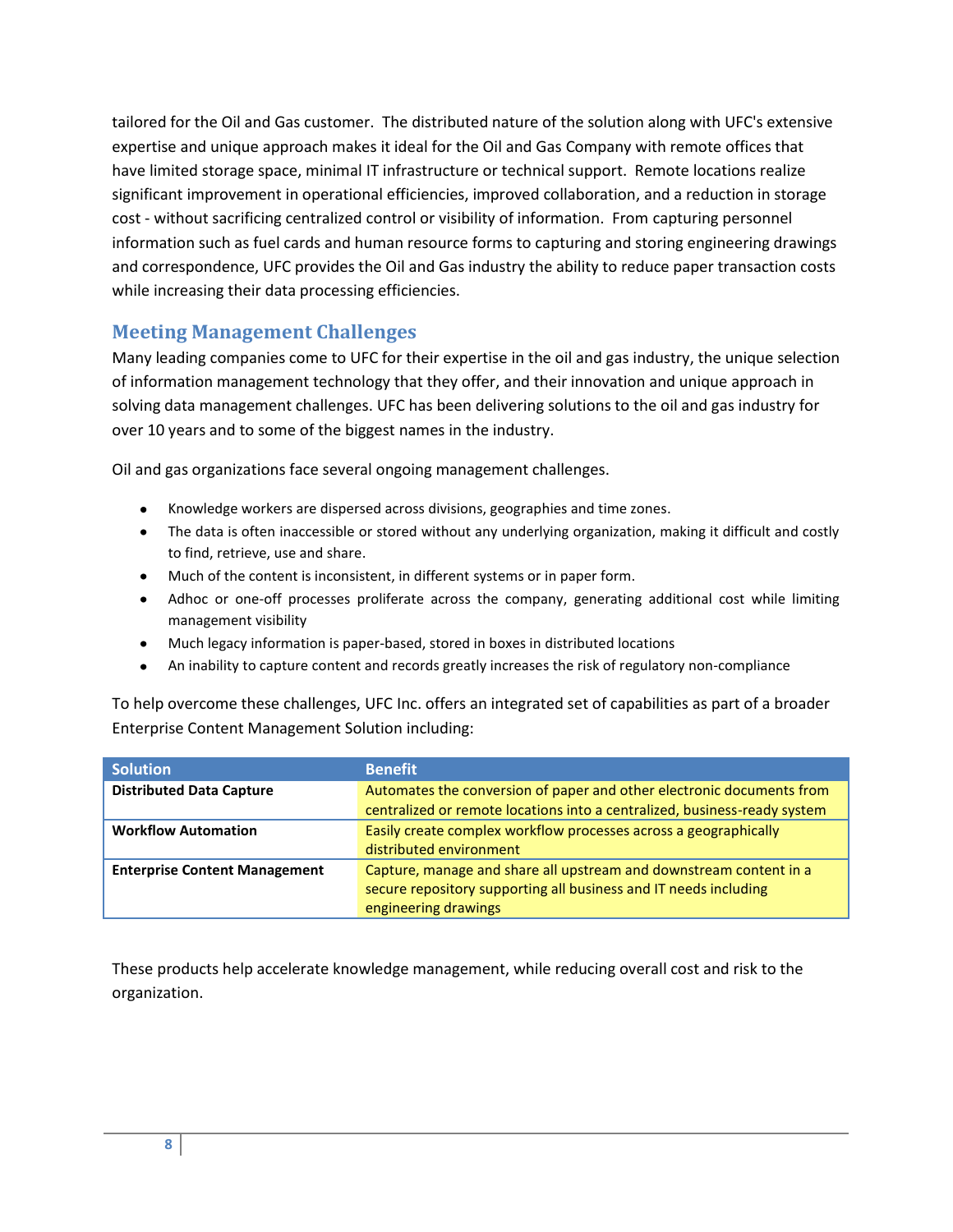### <span id="page-8-0"></span>**Distributed Data Capture**

Quillix Capture, a critical component to UFC's portfolio offering, is a distributed document capture process management system that streamlines the process of acquiring and creating documents. Its innovative Web Client provides scanning, importing and indexing of documents easily from anywhere around the world. With Quillix Capture, an organization can:

- Capture documents easily from anywhere around the globe
- Capture and index large volumes of documents securely and efficiently
- Automate complex capture and indexing tasks
- Import and process email and faxes
- Ensure corporate compliance by managing and monitoring incoming documents
- Easily integrate with third-party and legacy systems

Quillix Capture was designed from the very beginning to be a distributed system. This technology was pioneered in late 1999 with a vision of capturing documents from anywhere around the world with an easy to deploy web-based capture client, while other capture companies were focusing on thick clients and proprietary scanning hardware. As browser technology matured and internet bandwidth increased, this thin client capture application became the main capture application. Since then the product focus has been on building advanced production capture features into the thin-client Quillix Capture System.

#### <span id="page-8-1"></span>**Remote Office Deployment**

The Quillix Capture Client delivers production capture features into a thin browser-based application that is easily deployed to any desktop with an internet connection and a browser. Documents can be scanned with any TWAIN scanner or imported from the desktop. Getting documents from their source into a repository is an easy and straightforward process where documents are securely transmitted from the Quillix Capture Client to the Quillix Server one at a time, or in bulk over an internet connection.



*The Quillix Capture Client provides production quality capture, packed into a thin browser-based application that is easily deployed to any desktop application that has an internet connection.*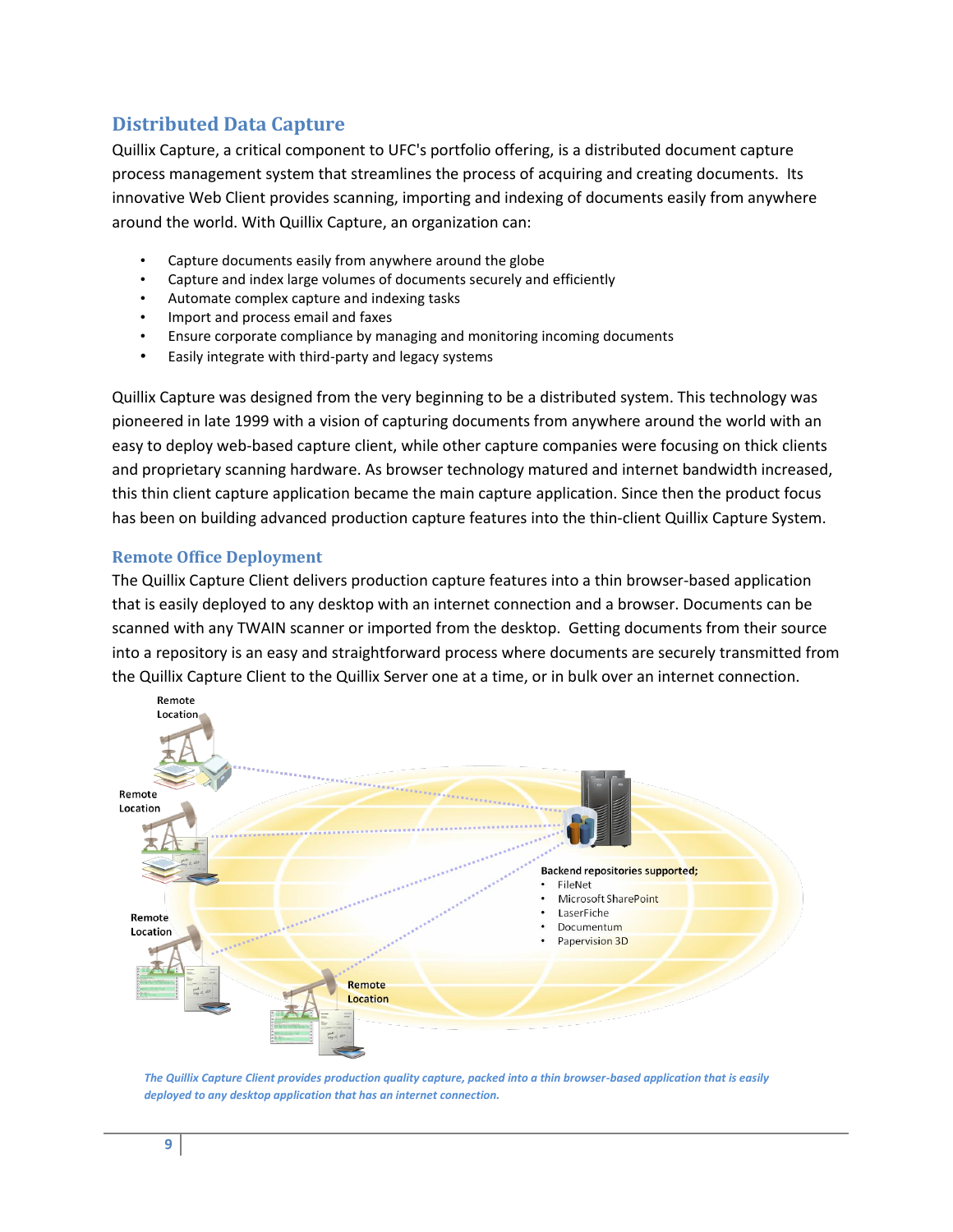#### <span id="page-9-0"></span>**Collaboration Across Locations**

Quillix Capture does more than just remote scanning and uploading of documents from distributed locations, it allows people in different locations to work together to accomplish sophisticated capture tasks.

The product uses a unique business process engine complete with a visual workflow designer and flexible processing queues to allow people to work together across locations. Scanning, indexing, approving and storing can all occur in different locations, making Quillix the most flexible and adaptable capture application available.

#### <span id="page-9-1"></span>**Powerful Workflow Engine**

The power behind the Quillix Capture system is its one-of-a-kind business process engine. Developed by business process automation experts with over 30 years combined workflow and business process automation experience, Quillix Capture addresses document capture automation like no other capture product on the market.

Quillix Capture includes an integrated Visual Process Designer for designing capture processes easily and efficiently. This capability allows analysts and administrators to create business processes visually by simply drawing a map. Powerful and flexible business processing rules are implemented through datadriven wizards and easy to use visual dialogs.

When it comes to automating document capture, Quillix stands alone in its ability to create flexible document capture processes on the fly and with ease. No programming is required. It also includes many Enterprise Class features for managing large sophisticated capture processes, such as process templates and the ability to import and export processes between test, development and production capture systems. In addition, Quillix Capture is integrated with Active Directory Services and LDAP for management of user accounts on a large scale.

#### <span id="page-9-2"></span>**Extensibility and Open Architecture**

Quillix Capture is completely extensible through its *Quillix Server eXtension* (QSX) architecture, allowing third-party developers and integrators to create fully plug-able processing modules for Quillix. The UFC Quillix Development Team uses this architecture in-house to develop MuWave QSX modules for Quillix including Barcode Recognition, OCR/ICR, PDF Conversion and many others.

### <span id="page-9-3"></span>**Email and Fax Support**

Capturing and managing email communications has become a high priority for many organizations. Quillix Capture is a complete capture solution, providing options for capturing all organizational documents and information from a single platform. The MuWave Email Gateway for Quillix Capture is a specialized Input Source that monitors POP3 and IMAP email boxes for incoming mail, and imports email from monitored mailboxes into Quillix Capture for processing.

The MuWave Email Gateway and the Quillix Capture system provide a complete solution for automating Email capture, providing intermediate processing of email and attachments, and archival of email and attachments in a document repository.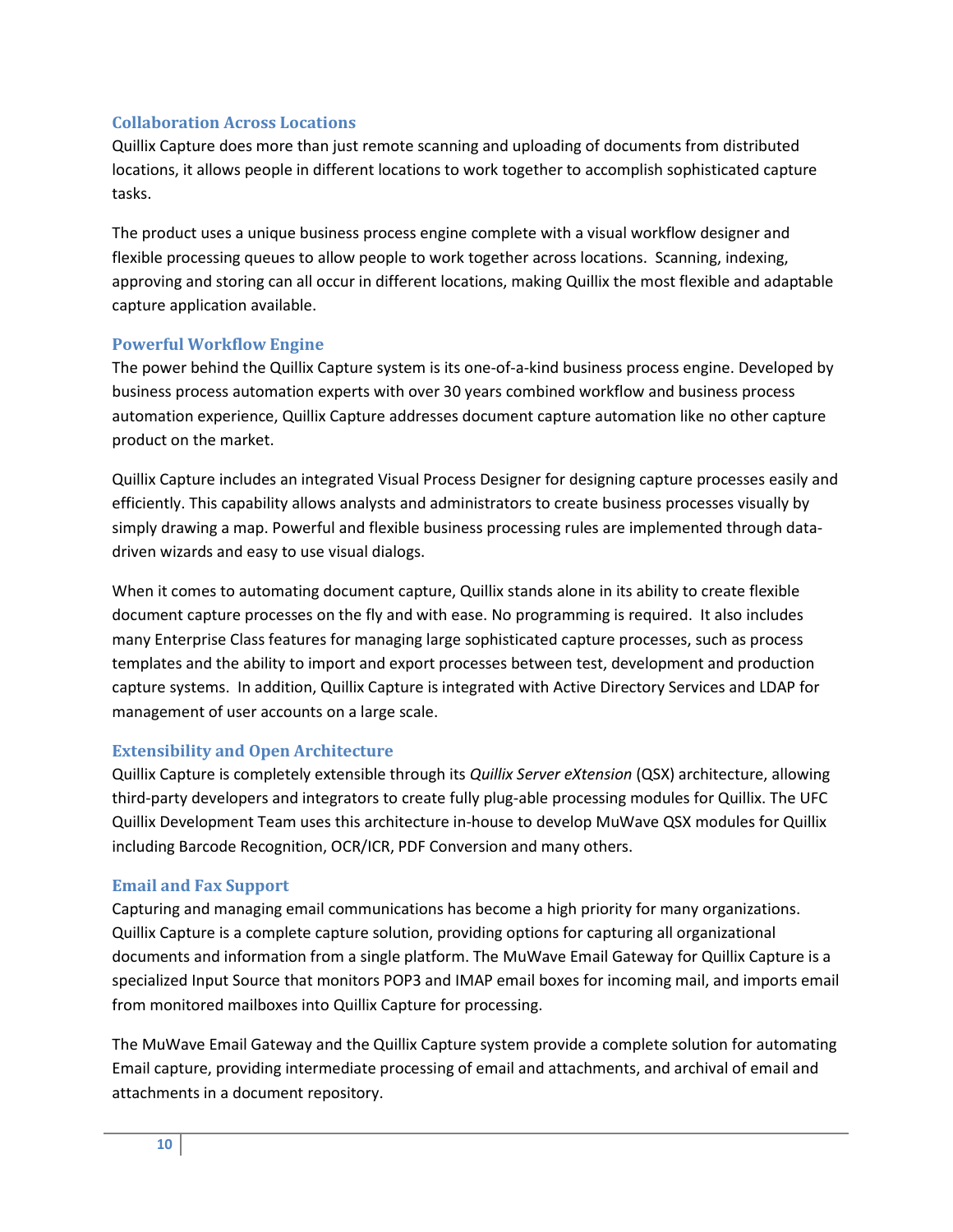MuWave Email Gateway features include:

- Works with POP3 or IMAP servers
- Handles an unlimited number of mailboxes simultaneously
- Captures messages along with attachments and imports them to Quillix for processing
- Handles all email attachments and splits images apart into individual pages
- Rules for rejection of messages from unauthorized addresses
- Rules for rejection of messages with invalid attachments or image DPIs
- Automated reply capability for acknowledgement of processing
- Options for deleting processed messages or moving them to a folder
- Indexing of documents and batches using metadata from each email message
- Provides access to all message metadata such as subject, body, from names and addresses
- Provides built-in advanced Visual Basic scripting

Faxed documents present a capture problem for two reasons. They often arrive in an organization as paper from fax machines. And with multiple fax lines, they arrive in very large volume. Because of these reasons, scanning and indexing paper faxes by traditional means can be costly and time consuming.

Quillix Capture works with leading fax server providers to make capturing faxes easy. The Quillix Fax input source (optional) provides a direct interface with leading fax server software from Captaris and Biscom. The Quillix Fax input source automatically monitors fax mail boxes and imports faxes for processing as soon as they are received by the fax server.

Quillix Fax Features and Benefits:

- Save time and money stop scanning paper faxes
- Scales to handle any number of fax servers
- Batch-level indexes are created from fax information
- Direct fax server integration for high performance
- Simple and easy to manage with a graphical workflow designer for intuitive configuration of the QSX modules

Using the Quillix Fax input source, faxes can be automatically directed to the appropriate people and processes before being stored in a document repository. Certain fax attributes such as ANI (Caller ID) and Receive Date can be used for indexes or database lookup key fields.

### <span id="page-10-0"></span>**UFC MuWave QSX Quillix Connectors**

The Quillix document capture solution is back end independent through the use of the MuWave Quillix QSX Connectors. Documents can be routed to a number of different ECM systems, file system directory or other storage archives. In addition to document control and storage, data from processed documents can be extracted and parked for updating external business systems.

### <span id="page-10-1"></span>**Quillix Connectors Features and Benefits**

- Documents can be committed to different content management systems from within a single batch
- Documents can be committed to a file system directory for further processing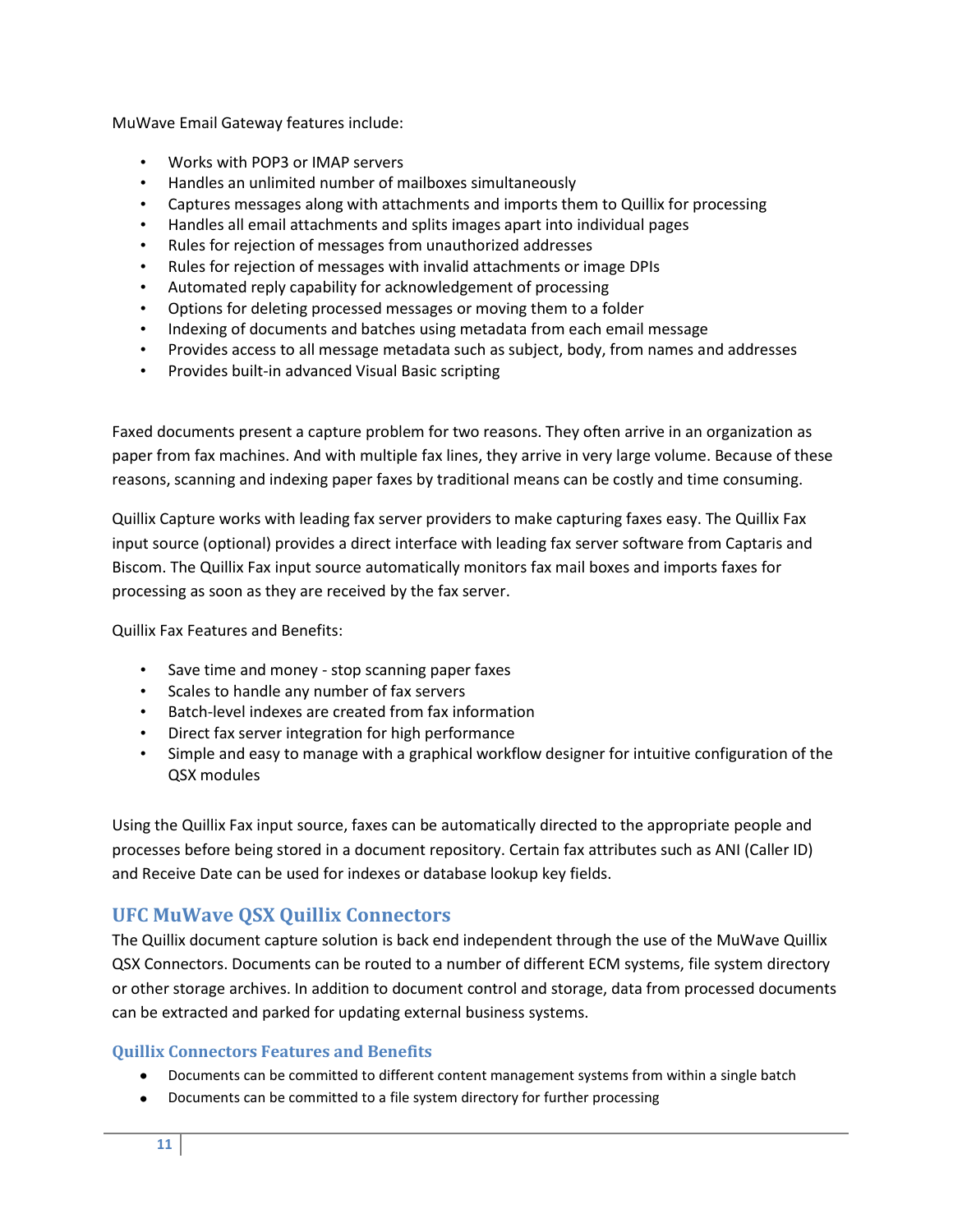- Data can be extracted and parked for additional data entry
- Global or local data capture people use only one system for all document and data capture operations
- Logical configuration through Quillix's graphical workflow engine  $\bullet$

Document and data capture needs are different from content management requirements. For stored content to be productive the data capture solution must be intuitive, easy to use and capable of capturing and processing documents and their relevant data automatically and efficiently. The document capture system becomes a key component of the overall content management solution. The key driver behind UFC's capture system is the behind the scenes processing of documents by the QSX module components into valuable and productive enterprise information.

### <span id="page-11-0"></span>**UFC Quillix / MuWave Data Capture System Strengths**

- Web Based, Intuitive, Thin Client Capture
- $\bullet$ Batch capture, different documents can be in the same batch
- Intuitive work flow design with automated capture processing
- Intelligent document processing features accomplished on the server  $\bullet$
- Scalable Structured, Semi structured, Unstructured OCR / ICR through industry partnership with ABBYY
- $\bullet$ Independent Content Management / Data Repository Committal

### <span id="page-11-1"></span>**Enterprise Content Management**

There is a significant opportunity for companies in both upstream and downstream industry to leverage information technology (IT) to improve and fulfill their business objectives. Of course, the nearly exponential growth in data has been exacerbated by the global structure of oil and gas companies and the human capital challenge within the industry. To achieve competitive advantage, oil and gas companies depend on access to nearly real-time information. For these companies to succeed and compete, information technology infrastructure and access to data needs to be aligned with the business objectives to ensure that data becomes enterprise intelligence without compromising security, speed of access, or the ability to collaborate.

As such, enterprise content management is a key pillar for long-term success of oil and gas companies:

- Information technology that is aligned with the business challenges can improve visibility of operations, increase efficiency, improve the decision-making process, and be a key enabler of improved profits and revenue.
- A solid data management foundation that supports sharing of information across domain teams and dispersed geographic resources will lead to better understanding and increased value.
- Enhanced workflow technologies will reduce boundaries and support integrated operations, as well as enable access to a broader spectrum of knowledge workers.
- Improved efficiency at remote locations and offices by reducing administrative burden and associated resource and storage costs associated paper-based tasks.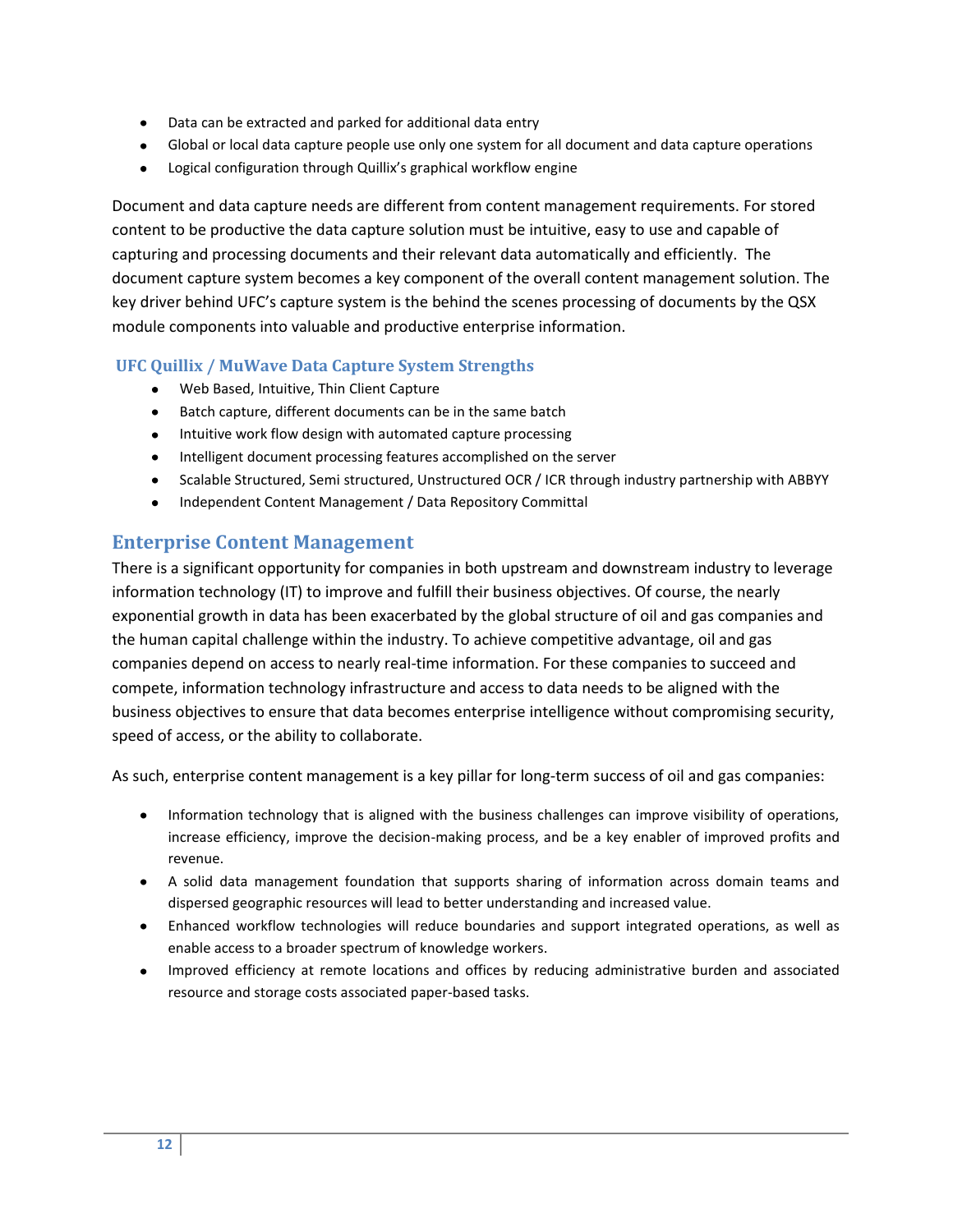#### <span id="page-12-0"></span>**UFC's ECM Solution**

Laserfiche, a critical component to UFC's portfolio of solutions, is a robust and scalable Enterprise Content Management (ECM) suite of products designed to address complex business requirements by allowing companies to more efficiently and cost effectively capture, manage, store, preserve and deliver content and documents. It enables companies to integrate legacy systems, third-party databases and information from various business applications with paper and electronic documents. With the platform's comprehensive search and retrieval capabilities, any information a user needs is right on his or the desktop. Full-text index and other precision search features reduce time lost on hard-copy file retrieval, and users can also take advantage of capabilities such as redaction and electronic "sticky" notes.

Unlike most ECM vendors, Laserfiche supports both distributed and centralized capture models and supports both Microsoft and Oracle databases. This modular and extensible platform makes it a preferred solution for companies within the Oil & Gas Industry by helping to create, collect, transform, track, manage and deliver information anywhere within the enterprise - even at remote locations.

Previously scanned images, PDF files, word-processing documents and other electronic files can be imported into a repository, and users can also send documents from Microsoft Office, Outlook and Windows Explorer directly to the Laserfiche repository. When exporting images, users can choose to save in different file formats, including PDF. Users can also password-protect images exported as PDFs and can export images, text, briefcases, electronic documents and search result lists.

To simplify system administration, the Laserfiche product suite is built on top of Microsoft technologies, deploys quickly and easily scales to accommodate both an increasing number of users and high-volume repository growth.

Laserfiche is a global solution, with deployments in the United States, Europe, Latin America, Australia, the Middle East and Africa to name a few, and supports languages including English, Spanish, Portuguese, French, Arabic and Vietnamese.

Capabilities unique to Laserfiche include:

- versatile system accommodates both hard-copy and electronic documents
- support for Microsoft and Oracle database platforms
- support for Microsoft SharePoint
- modular product pay only for the capabilities needed
- easy to use via client desktop software or web-based interface
- exceptional overall ease of administration
- simple procedures for associating metadata to documents
- robust search capabilities
- simple importing and exporting of files into repository
- $\bullet$ intuitive workflow module allows administrators to easily create complex workflows for users
- demonstrates compliance with Sarbanes-Oxley, HIPAA and fully Department of Defense (DoD) compliant. Documents can be erased securely with deletion protocols compatible with DoD 5220.22-M